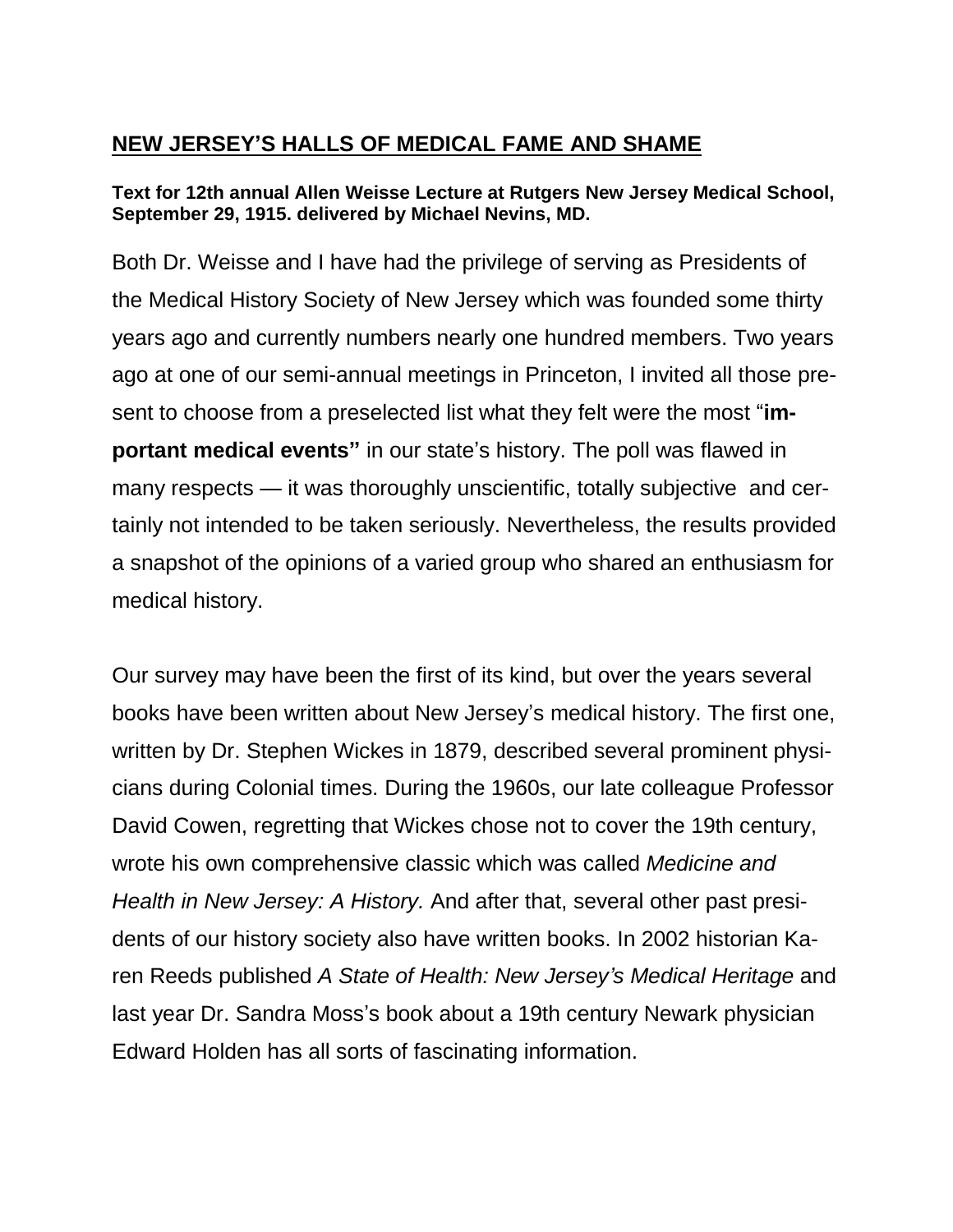Some of you may know that the Medical Society of New Jersey will celebrate its 250th anniversary next year. Well for its bicentennial in 1966, the society published a book called *The Healing Art* which listed many names and events*.* One of its co-authors, Fred Rogers, had written an earlier book (1960) called *Help-Bringers. Versatile Physicians of New Jersey* which provided vignettes about a dozen pre-20th century doctors and I'll briefly mention just two of them in order to give the old-timers their due.

One of them was **William Augustus Newell** (1817-1901) of Monmouth County who graduated from Rutgers in 1836 and then earned his medical degree at the University of Pennsylvania. In addition to practicing medicine, he was active in politics and as a member of the House of Representatives was responsible for passing an act to create a Life Saving Service along the New Jersey coast which later became the US Coast Guard. Dr. Newell was both friend and physician of Abraham Lincoln's family and in 1847 he became New Jersey's 23rd governor (1857-1860.) But apparently these credentials didn't impress the Monmouth County Medical Society which in 1881, on the advice of their ethics committee, censured Dr. Newell for what they described as "an indiscretion, to say the least." And what was that? He was guilty of consulting with herbal practitioners and other so-called "irregulars" which conflicted with the AMA's strict code of ethics which banned collaboration with the enemy. After being censured by the Medical Society, Dr. Newell went west and served for several years during the 1880s as governor of the Washington Territories — during his last years the former governor returned to New Jersey where he died penniless in 1901. Certainly a varied career with highs and lows.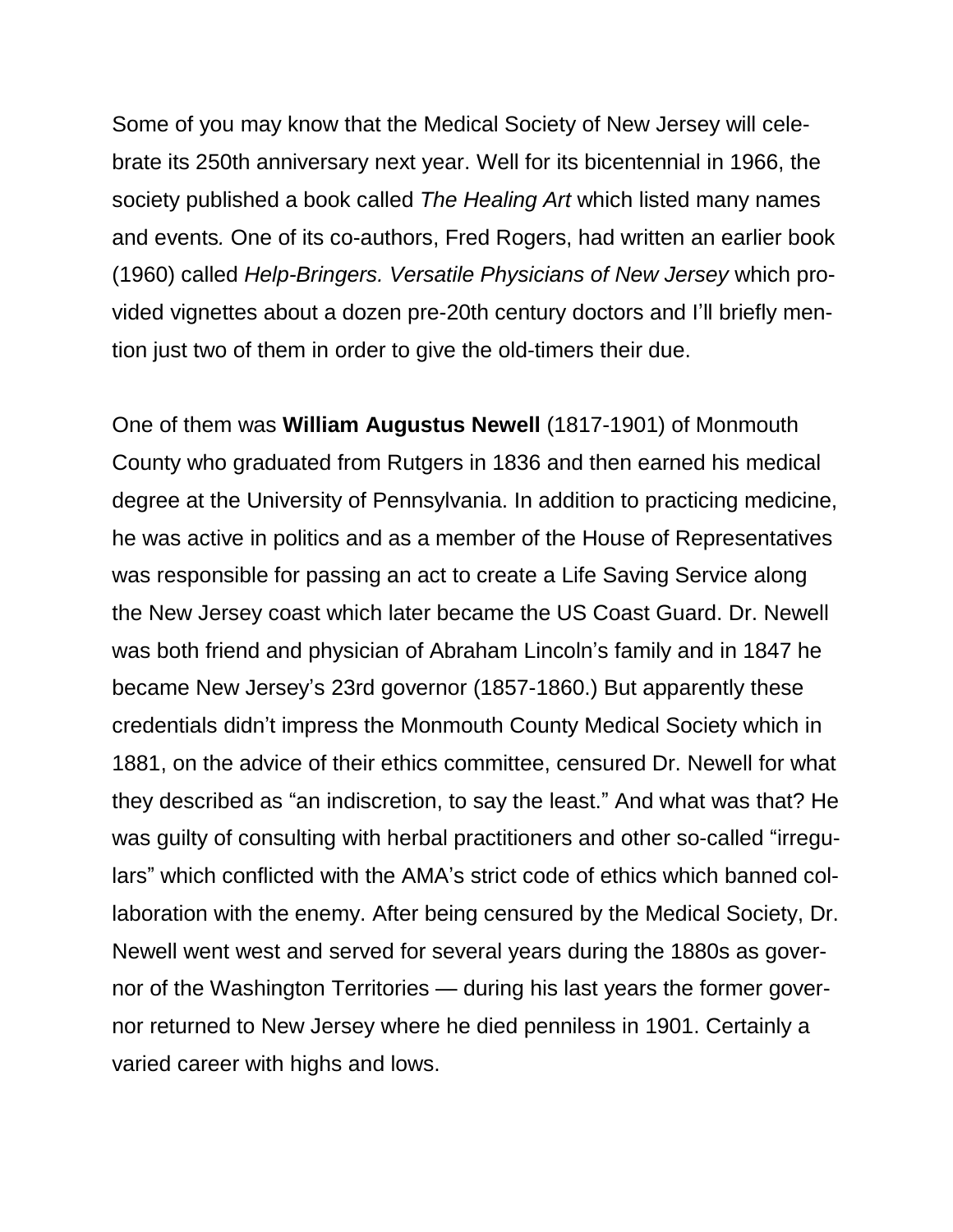Another 19th century notable was **Ezra Mundy Hunt** (1830-1894) of Metuchen. His experiences during the Civil War impressed him with the importance of hygiene to control epidemic diseases after the war, when he became president of the state medical society he was a state and national pioneer in the public health movement. When the state legislature anticipated an impending cholera epidemic, it formed a Sanitary Commission with Dr. Hunt as its chief. Later, he was instrumental in organizing New Jersey's Department of Health and in that capacity he promoted mass vaccination and waste removal and insisted upon accurate data collection about the incidence of disease in different locations. When Dr. Hunt attended an AMA meeting in 1870, he was dismayed that there was organizational bias at the national level against colored delegates and reported back to his New Jersey colleagues that, in his opinion, anyone who had "certified competency and character" should be admitted to membership. He said, "We have enough to do to contend with the irregularities of pretense and quackery and false creeds of doctoring without drawing ethnological distinctions." With no medical school of its own, New Jersey was considered to be a medical backwater, but Dr. Hunt disagreed and had this to say when writing to a colleague in 1888:

 *There is no medical wilderness between New York and Philadelphia. We can name scores of members of this Medical Society who from 1875 on, have kept well-informed as to the prominent and popular medical hypothesis of the period and have given it consideration in their study and treatment of disease.*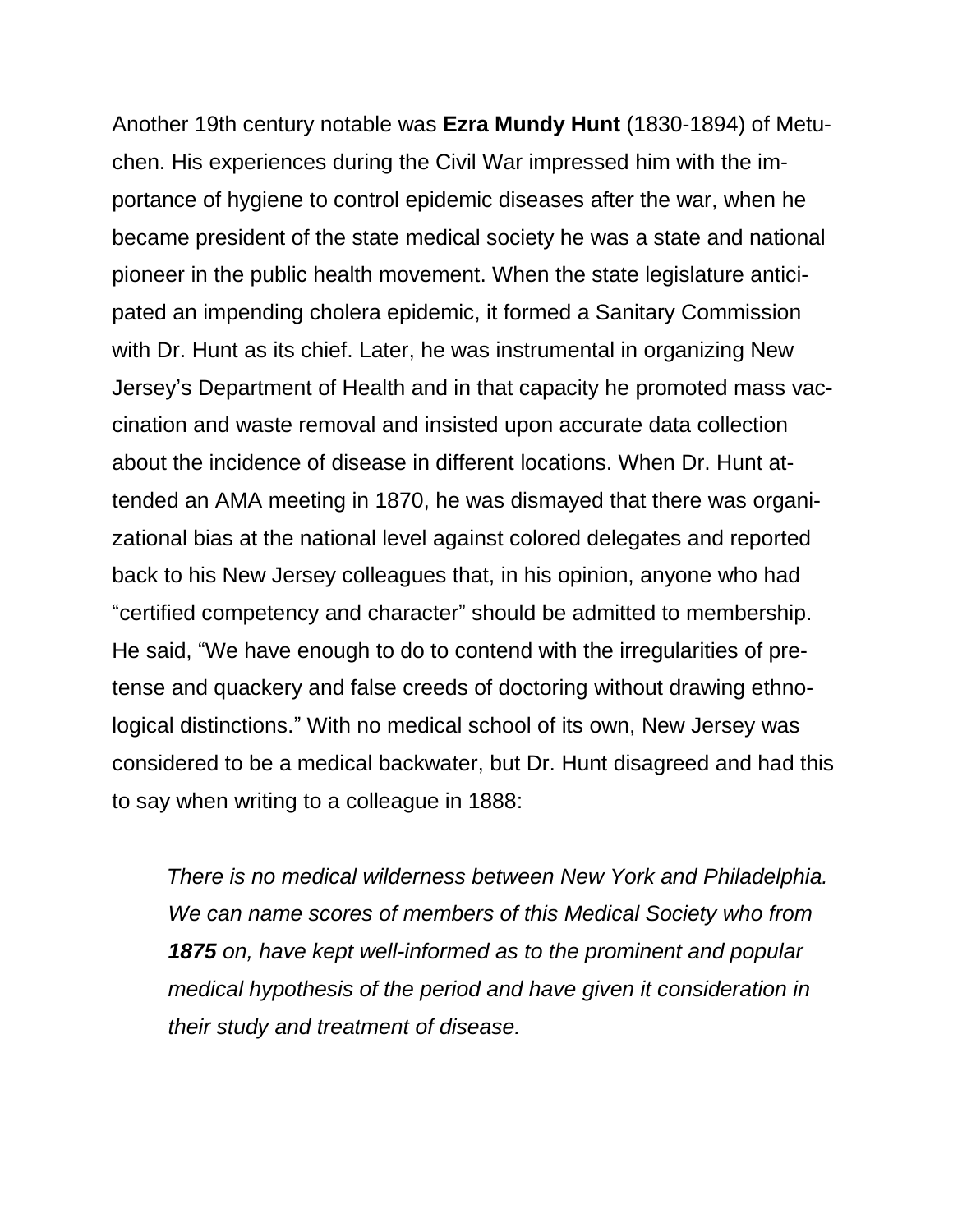Note that he said "from 1875 on", not from 1775 on, and, no doubt, he was referring to the work of Pasteur and Koch. Nevertheless, Dr. Hunt admitted that the greatest barriers to hygienic reform existed within the medical profession itself which still was concerned, almost exclusively, with curing rather than preventing disease.

Well enough about the really old old-timers. So now let me give the results of our history society's survey from two years ago. I'm sure many of you will have your own favorites who were not included — or will protest "How could you leave out Dr. so and so?" Naturally, I don't want to offend any living people so please indulge me. I'll begin with two specific events which weren't identified with any particular individual physician or scientist.The leading event, with seven votes out of a possible twenty three in our survey, was the New Jersey Supreme Court's decision in 1976 in the tragic case of **Karen Ann Quinlan.** Not only did their ruling profoundly impact how end-of-life decisions are made but, in some respects, altered the dynamic between doctors and patients — favoring patient autonomy over traditional physician paternalism. The Quinlan case drew worldwide attention and discussions of Karen's fate introduced such terms into our vernacular as "death with dignity," "pulling the plug" and "a right to die." It surely was the most famous single case in New Jersey's history and the Court's opinion became a legal landmark which set the stage for later decisions, such as the famous cases of Nancy Cruzan and Terri Schiavo. Next May our history society will mark the 40th anniversary of the Quinlan decision at our spring meeting.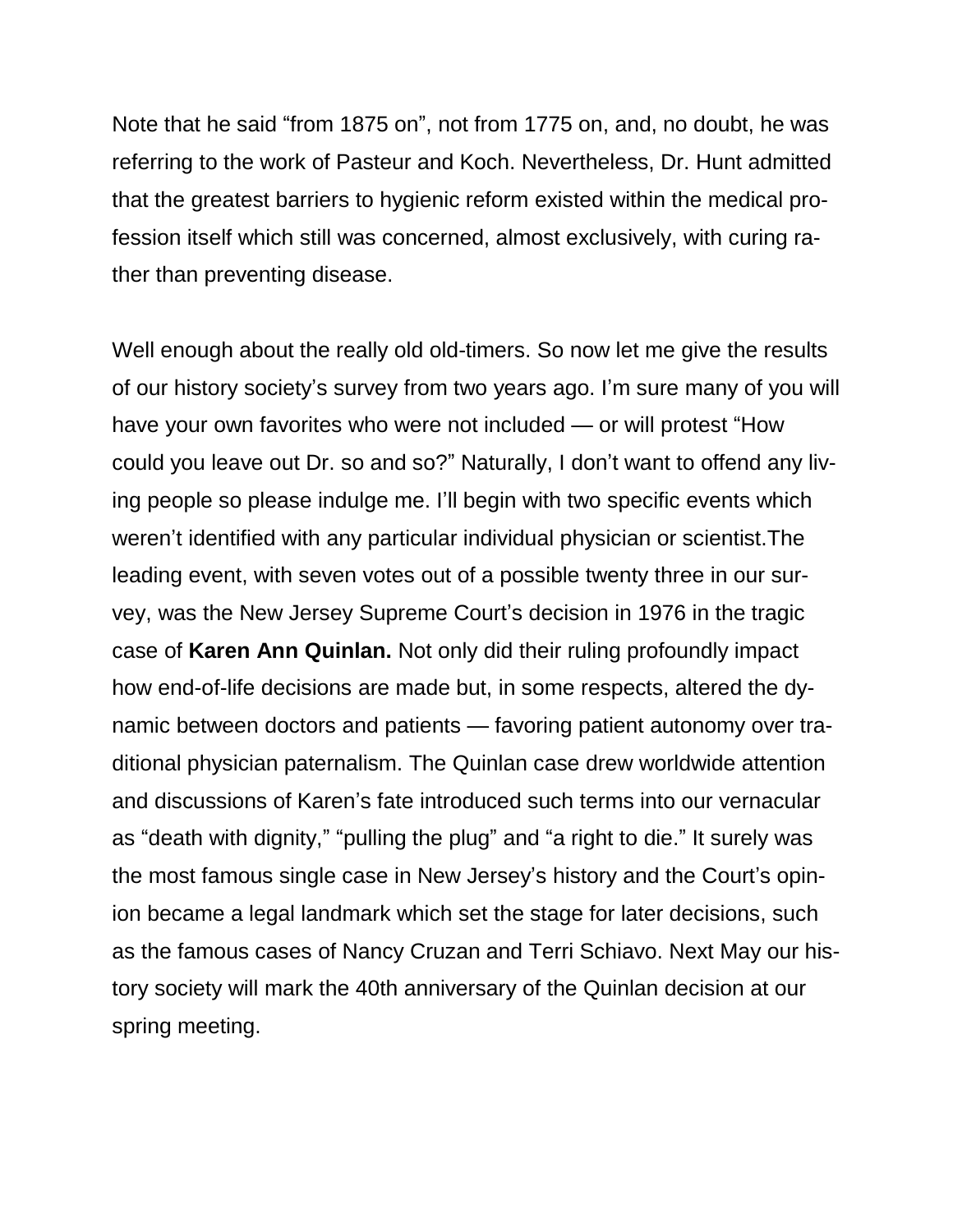In our survey, there were three votes for another once famous medical event that occurred right here in Newark. In 1885 when four Newark school boys were bitten by a rabid dog, they were sent to Paris to receive Pasteur's brand new rabies vaccine. It caused a national media sensation and money was raised from all over to send the boys abroad. This picture from Harpers Weekly shows one of the boys receiving the vaccine with Pasteur, himself, looking on.

With all that as preliminary, now I'll list the top individual vote getters in our thoroughly unscientific survey — and, following Dave Letterman's example — I'll mention them in reverse order. Naturally, one could talk at great length about any one of them, so please understand that I'll have to be extremely brief and superficial.

New Jersey is justly famous for its pharmaceutical industry and much outstanding research was done here by tens of thousands of laboratory scientists. One important contributor was this Croatian born chemist, **Leo Sternbach** (1908-2005) who is credited with discovering benzodiazepine tranquilizers, including Librium and Valium. During the 1930s he worked for Hoffman-La Roche in Switzerland, but in 1941 fled to this county to escape the Nazis. Working at the Roche plant in Nutley, Sternbach held more than 240 patents which helped make the company into an industry giant although he didn't personally become wealthy as a result of his discoveries. In 2003, on the 40th anniversary of Valium's approval, the 95 year old scientist told *The New Yorker* that it was a very good drug. He added, "It has pleasant side effects. It's quite a good sleeping drug, too. That's why it's abused. My wife doesn't let me take it."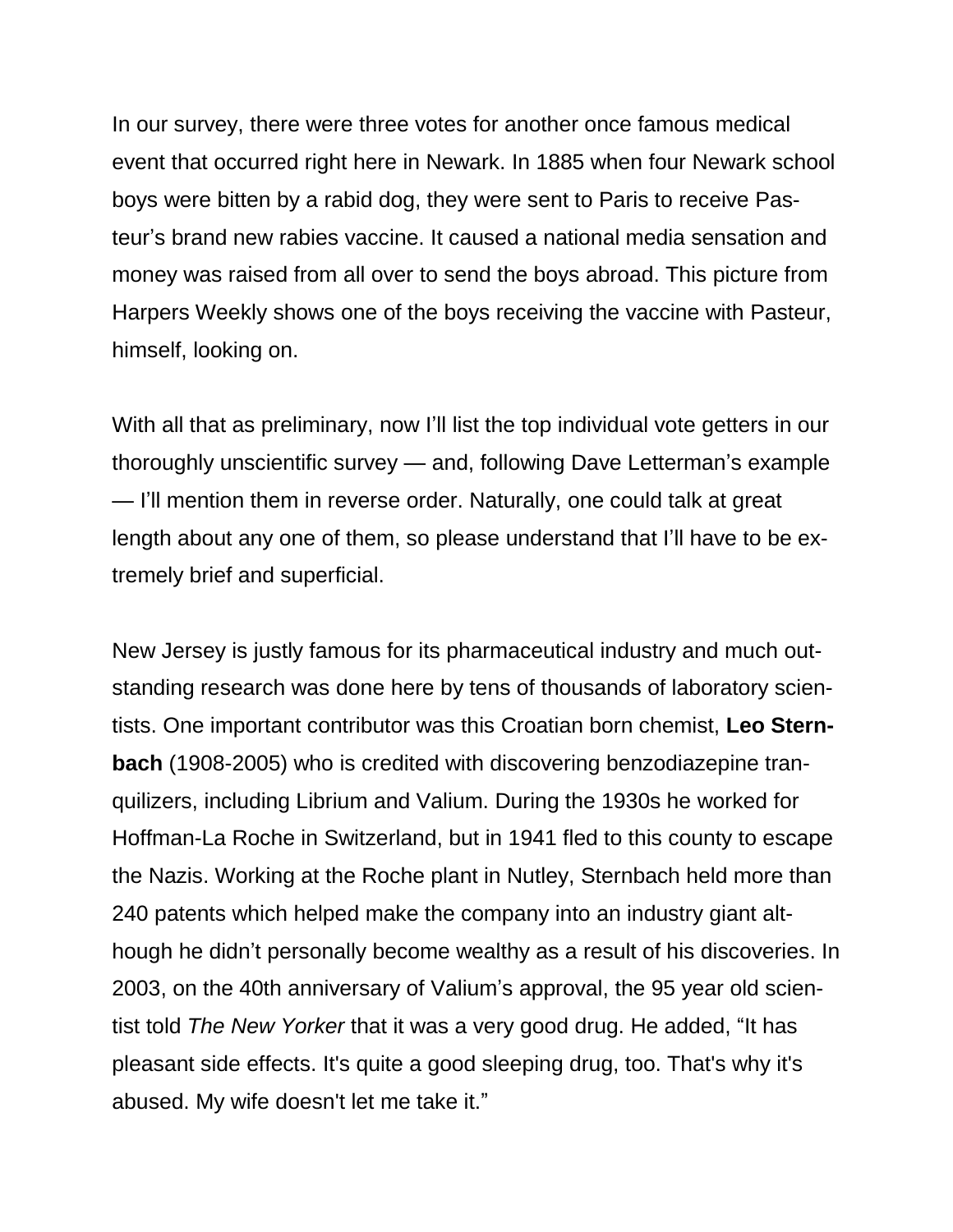Dr. **James Oleske** needs no introduction to this audience. He arrived here as a medical student in 1968, never left and, eventually, rose to become professor of pediatrics. He has received a lifetime achievement award from the American Academy of Pediatrics for his work in children on the prevention, diagnosis and treatment of HIV/AIDs and in 2002 he was appointed medical director of the Circle of Life Foundation based here at the school.

**Henry Leber Coit** (1854-1917) was the first practicing pediatrician in Newark and in 1896 established the nation's second Babies' Hospital here. He is best known for calling attention to the dangers of impure milk and starting an international movement to "certify" that raw milk was produced by dairies under sanitary conditions regulated by a medical commission. Dr. Coit's method eventually was replaced by pasteurization, but he left his mark on pediatrics and public health far beyond his little hospital in Newark — and, long before Dr. Spock, he promoted education concerning how to care for healthy children and prevent disease.

Next in our survey, and still very much with us, was a long-time faculty member of the New Jersey Medical School, nephrologist **Richard Wedeen.** Starting in the early 1970s and working at the East Orange VA his research focused on lead-induced hypertension and kidney disease. Dr. Wedeen helped to define the field of occupational renal diseases and he has been a forceful advocate for lowering federal thresholds for safe lead levels in blood and water. His book *Poison in the Pot* (1984) reviewed the long history of lead poisoning and a later book called *Toxic Circles* (1993) - co-edited with Helen Sheehan and with several other contributors - described such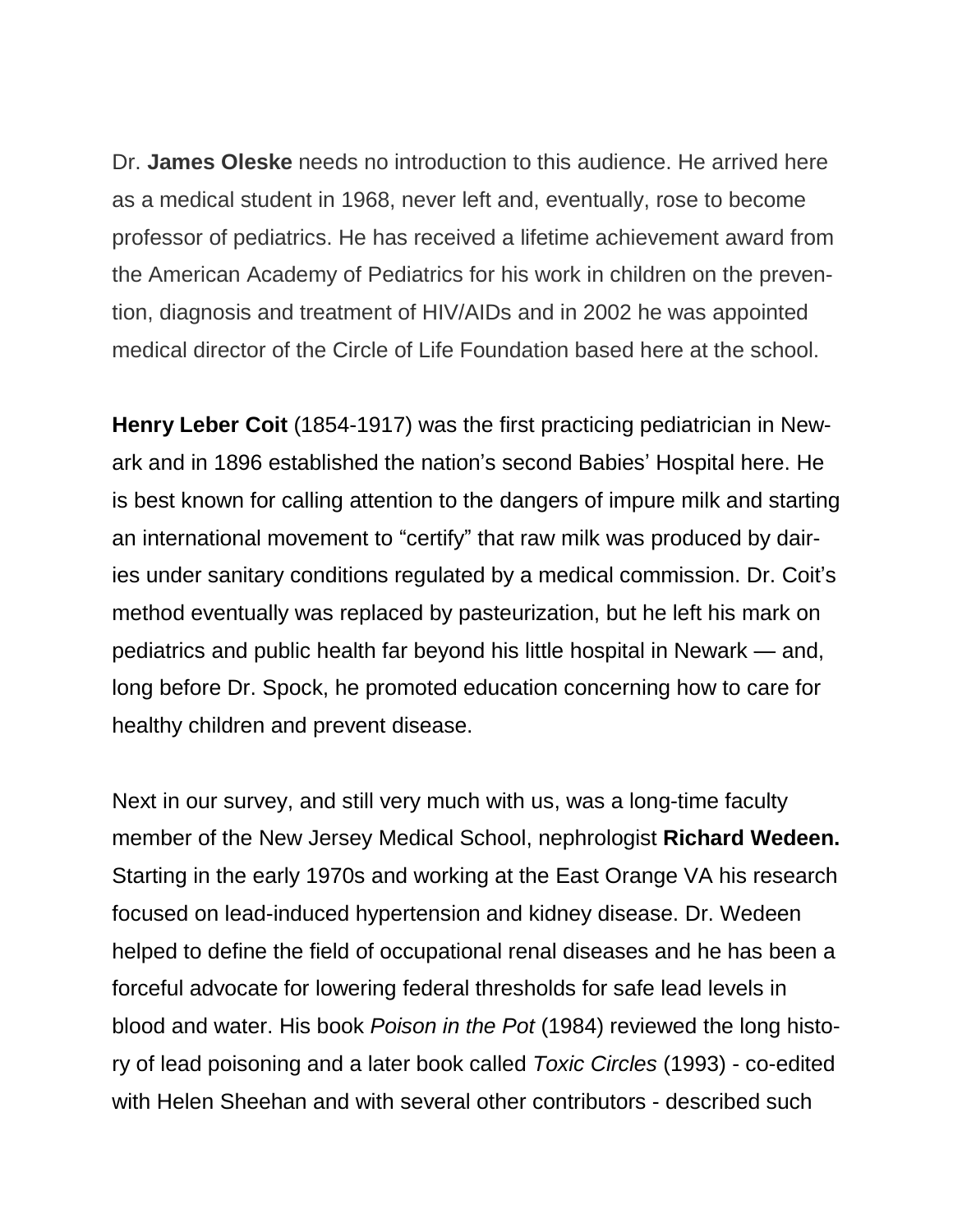environmental health hazards as mercury, chromium and dioxin all of which were prevalent in this heavily industrialized state.

Tied with Dr. Wedeen is a person whom, I'm sure, few, if any of you will recognize. **John B. Smith** (1858-1912) wasn't even a doctor. He was born in 1858 and practiced law for five years before becoming fascinated by New Jersey's notorious mosquitos — I can't resist suggesting that he must have been bitten by the bug, or bugs, many times. Early settlers had claimed that mosquitos caused more anguish than the "threat of Indians" and, when window screens were introduced in the 1880s, they were described as "the most humane contribution the 19th century made to the preservation of sanity and good temper." In addition to being annoying, mosquitos transmitted such scourges as malaria and yellow fever - so when John B. Smith was appointed professor of entomology at Rutgers in 1889, he performed extensive research on the life cycles of mosquito. Professor Smith produced more than 600 scientific and popular publications, including extensive catalogues of the insects of New Jersey. He also lobbied the legislature to fund various control projects in the salt marshes of the Meadowlands and along the Jersey shore which, happily, also turned out to be a boon to the tourist industry.

Fifth place was a tie between Drs. **Irving Selikoff** (1915-1992) and **Philip Levine** (1900-1987) with 9 votes each. Most everyone knows about Dr. Selikoff's documentation of asbestos-related diseases among workers at the Johns-Manville factory in Paterson. But probably few of you know that early in his career he was involved in research at Sea View Hospital on Staten Island that established the efficacy of isoniazid for treating TB — and for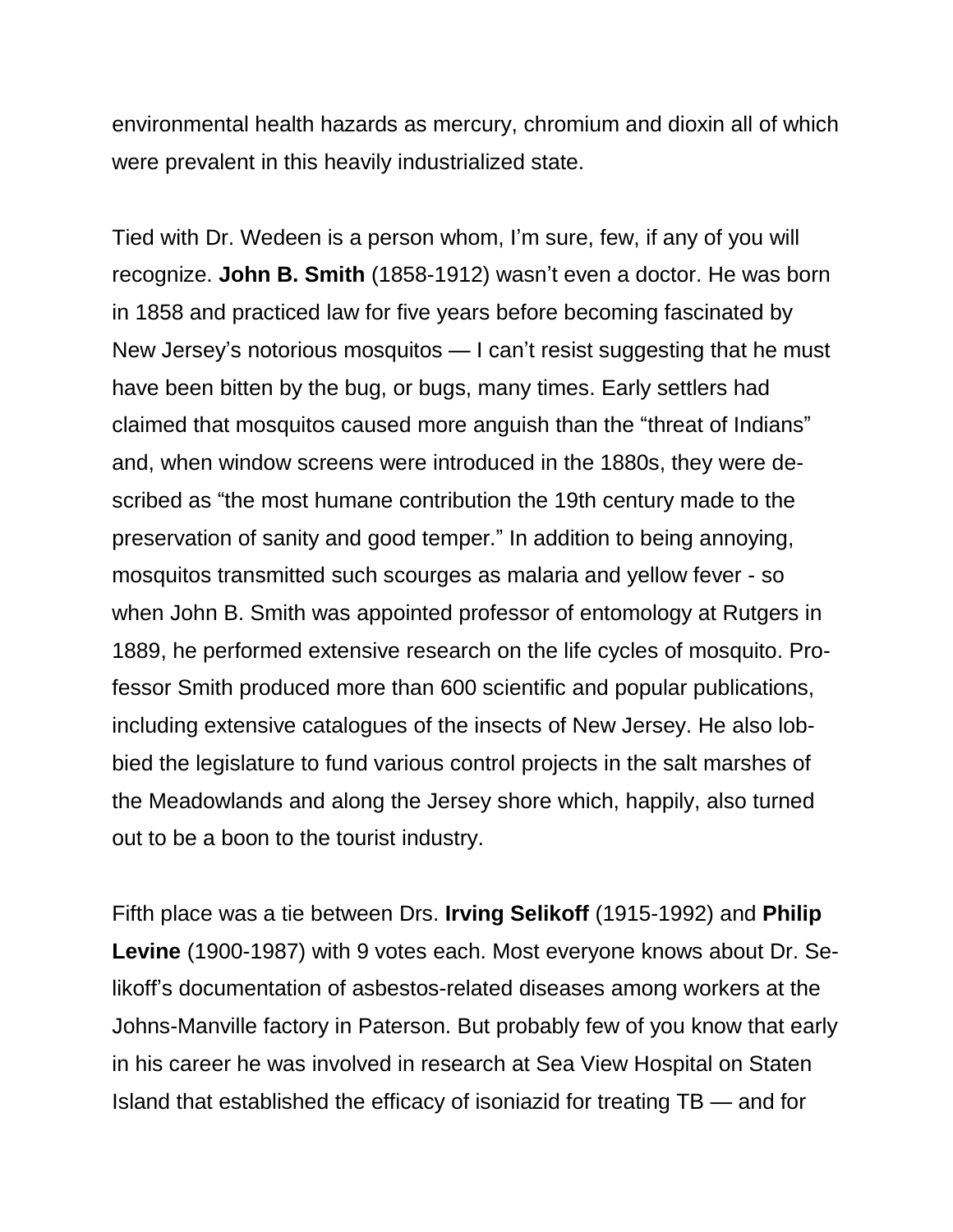that work, he and his colleagues shared the prestigious Lasker Award for advances in medical research. When Irving Selikoff first opened a general medicine practice in Paterson during the 1950s, he established a connection with the local Asbestos Workers Union and, indeed, the rest is history. For the next thirty years, in hundreds of meetings and publications, he made both the profession and the public aware not only of the danger of asbestos but of a deliberate cover-up by the Asbestos industry — he was like a relentless Inspector Javert. Industry fought back, demonized him and their vilification continued for a dozen years **after** Selikoff's death - an example of shooting the messenger long after he's left the scene. In his later years Irving Selikoff founded and directed the Environmental and Occupational Health Division of Mount Sinai Hospital, which later was named after him, and many have credited him with being the "Father" of the specialty of Occupational and Environmental Medicine.

**Philip Levine** was far less charismatic and controversial. He was an imuno-hematologist whose work advanced knowledge of the Rh factor, hemolytic disease of the newborn and blood transfusion. Born in Belarus in 1900, his family moved to this country when Levine was eight. He grew up in Brooklyn and in 1925, just two years out of Cornell Medical School, he became assistant to Nobel Laureate Karl Landsteiner at the Rockefeller Institute. In 1935 Philip Levine became a bacteriologist at Newark's Beth Israel Hospital where, four years later, he and a colleague (Rufus Stetson) published a classic paper which suggested that a mother could make blood group antibodies, as a result of immune sensitization to her fetus's red blood cells, and then pass them back to the fetus. At the time this was a common cause of maternal anemia and miscarriages and was responsible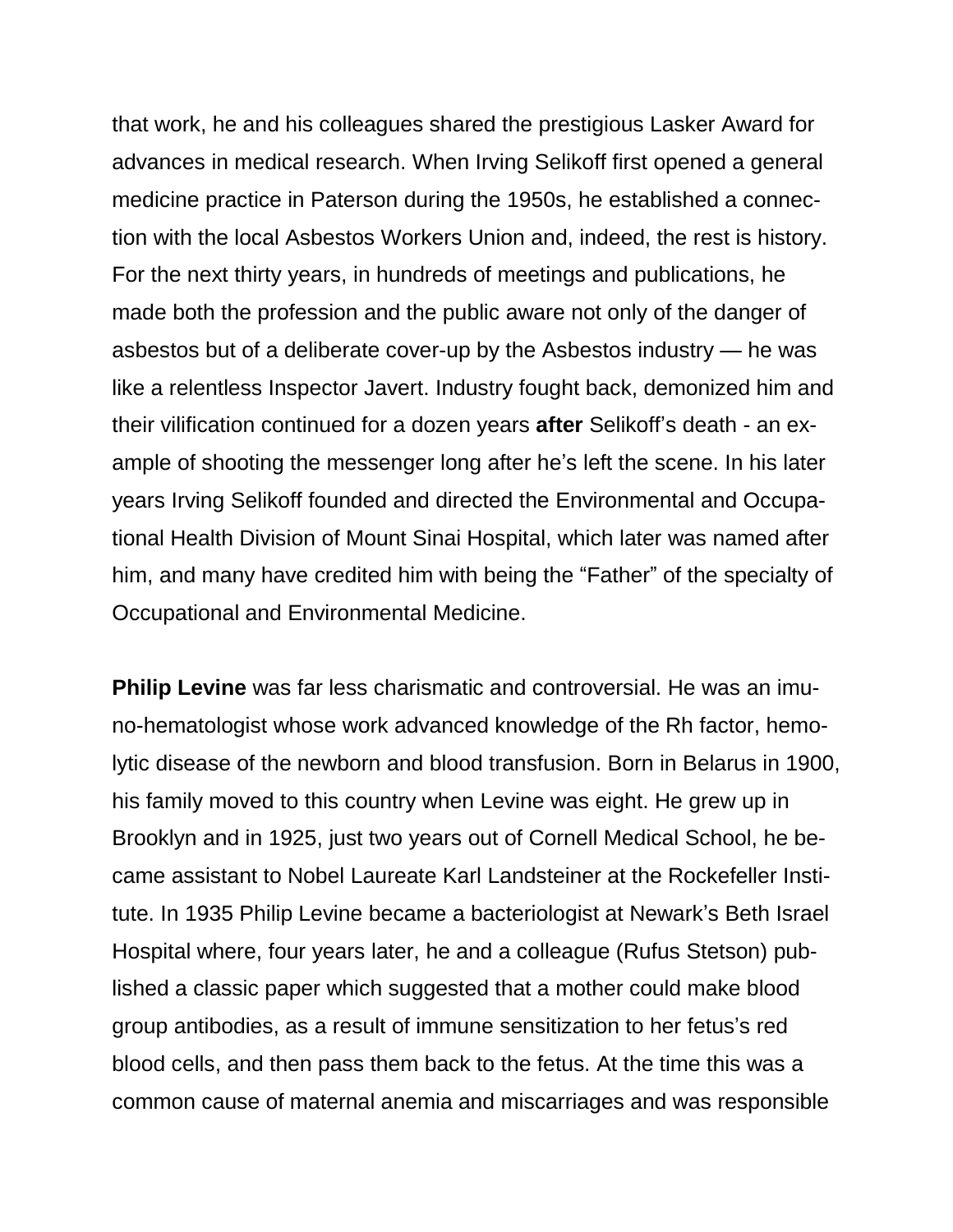for the deaths of some 10,000 babies each year in this country. In 1946 (the second year that the Lasker Award was given) it went to Dr. Levine along with his colleagues Karl Landsteiner and Alexander Wiener for their research in hematology.

In fourth place is an outstanding heart surgeon, Newark's own **Victor Parsonnet.** Now in his 90s, Vic currently is writing his memoirs and I've had the pleasure of reading more than 100 fascinating chapters. They chronicle not only his own exploits, but also those of his remarkable ancestors who were synonymous with the best of Newark medicine. His paternal and maternal grandfathers, Victor Parsonnet Sr. and Max Danzis both immigrated from Russia to Newark during the late 1880s, with just a few rubles in their pockets and unable to speak any English. In a little over a decade the two were instrumental in starting Beth Israel Hospital and in subsequent generations dozens of family members worked at the Beth. I'm sure that everyone here knows that Dr. Parsonnet pioneered the development of cardiac pacemakers and personally implanted many thousands — the last, I think, when he was age 87! He also did research on a nuclear pacemaker and an artificial heart and in 1986 was the first New Jersey surgeon to perform a heart transplant among many other firsts. All of these and many fascinating vignettes are described in his memoir - whenever that comes out. I've been nagging him to finish the job - so watch for it.

Probably less well known to today's younger doctors was **Oscar Auerbach**, a pathologist who, while working at the East Orange VA during the 1960s, found the first evidence of a link between cancer and smoking in human lung tissue. Dr. Auerbach was a tireless investigator who some-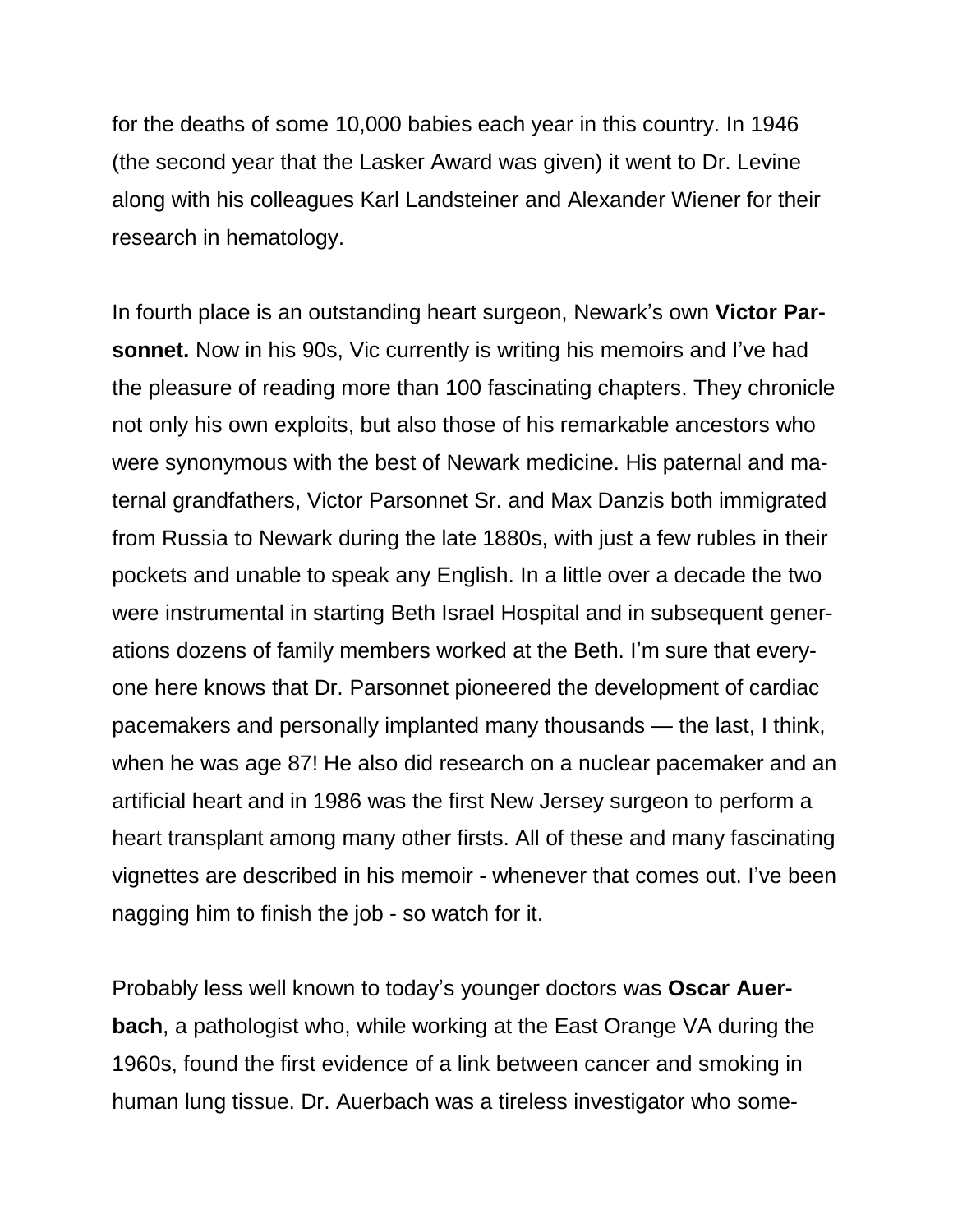times examined 2,000 slides a day. He made careful clinical and pathological correlations and found that the more cigarettes were smoked, the greater the degree of tissue damage. When he trained dogs to smoke and studied the results, he refuted contentions by the tobacco industry that there was no cancer link. Dr. Auerbach wasn't a self promoter, just a dedicated investigator, respected by all, and his work provided the scientific basis for the Surgeon General's Report which in 1964 officially warned against the danger of smoking.

Prior to papers published by Dr. **Harrison Martland** (1883-1954) and his associates during the 1920s, radium was considered a boon to health, not a detriment. They described the clinical and pathological effects of radium poisoning in luminous watch dial painters in Orange, New Jersey. By continually pointing their brushes with their lips, young women workers had ingested radium and other chemicals and among the results was aplastic anemia (what he called "aregenerative" anemia) and certain bone tumors. Maryland's documentation of radiation pathology helped implement safety standards and during World War II he consulted on protective devices for atomic workers. Dr. Martland served for 45 years as Newark's City Pathologist and also was an authority on forensic medicine — it was he who coined the term "punch drunk." (I don't think that his colleague Dr. Auerbach would have been pleased with this photo for obvious reasons.) He received international acclaim and numerous prestigious awards and several months before his death in 1954, Newark officials dedicated the Harrison S. Martland Medical Center across the street from here. In 1998 when Dr. Stanley Bergen retired and became founding President Emeritus of UMDNJ, the school's trustees renamed it the Stanley S. Bergen Building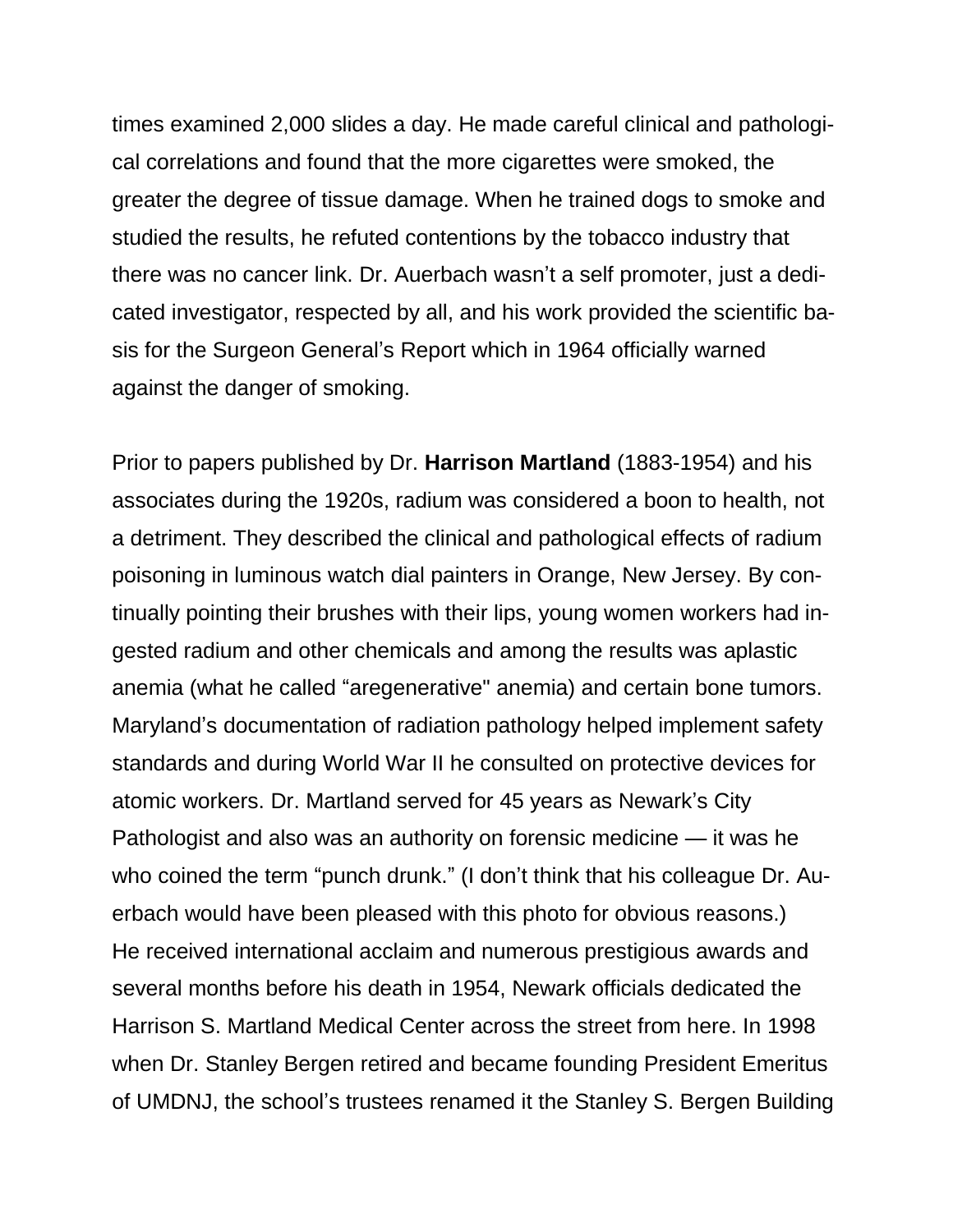and I'm aware that some faculty members from those times still are unhappy about the change — but I won't touch on that sore subject.

In first place in our thoroughly unscientific survey, with 19 of a possible 23 votes, were the duo of **Selman Waksman** and his junior associate **Albert Schatz** for their discovery of streptomycin. Neither were physicians, but were soil biologists. The nature of their professional and personal relationships has been the subject of much discussion, perhaps best described in Peter Pringle's book *Experiment Eleven* (2012.) In 1943 Schatz was a 23 year old graduate student working in Waksman's laboratory at Rutgers when he discovered streptomycin. The younger man's name appeared first on their classic journal article and also was on the drug's patent application. Streptomycin was promoted as a "wonder drug more powerful than penicillin" and it was the first antibiotic effective against tuberculosis. However, controversy arose over whether Schatz was merely a junior member of a large team and to what extent his mentor deserved not only all the credit but the royalties as well. The dispute became nasty, it was neither man's finest hour, and the bottom line was the bottom line — money being the root all evil. There were conflicting narratives and Schatz started a law suit. In 1950 a settlement was made between the two parties in which Schatz and several others shared in the profits. But two years later, when Selman Waksman was awarded the Nobel Prize, no mention was made of Schatz's contribution. Members of the medical establishment tended to favor Waksman's position as the Chief of the project. Schatz's subsequent career was rather undistinguished and some believe that he was blackballed as a troublemaker. But whoever was right or wrong, there's no question that the discovery of streptomycin was an enormous scientific advance and, as such,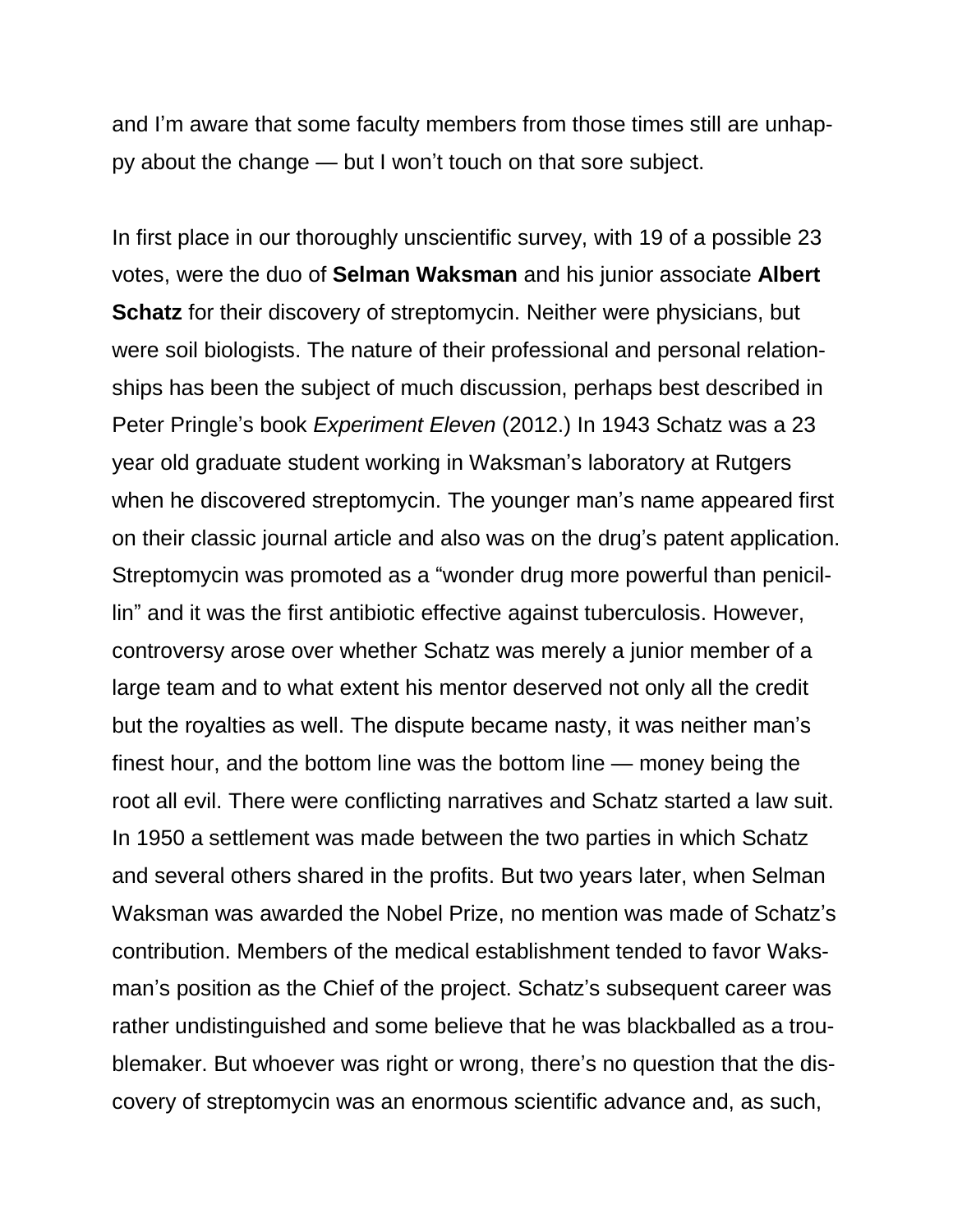deserves recognition in our survey as perhaps New Jersey's most *important* medical event.

Or was it? I'm sure that my own choice for the New Jersey physician who had the greatest impact will come as a surprise. I've previously mentioned Ezra Mundy Hunt who during the late 19th century was a leader in the public health movement and Newark's Edgar Holden, the hero of Sandra Moss's recent book, who was instrumental in promoting large scale sewer construction to replace privies and cesspools. The work of pioneers like them was instrumental in combatting water borne infectious diseases and I should mention that in more recent times this medical school has had many notables in infectious disease — including the likes of Donald Louria, Leon Smith, Lee Reichman, Jim Oleske — names most of you are familiar with. However, the doctor whom I'd like to single out now probably won't be known to any of you at all. Indeed, his name didn't appear in our survey nor in any books about the state's medical history and, in fact, I'd never heard of him until just last year when I watched a television program called *How We Got To Now* which discussed him (That show later appeared as a book with the same title written by Steven Johnson.)

Dr. **John L. Leal** (1858-1914) of Paterson, graduated from Princeton in 1880 and then obtained his medical degree from Columbia's College of Physicians and Surgeons. During the Civil War his physician father had contracted amoebic dysentery from contaminated drinking water. He eventually died from it and, no doubt, this influenced his son's career. Although he also treated patients, Dr. Leal had a passionate interest in public health, particularly concerning how to kill bacteria in public water supplies. He ex-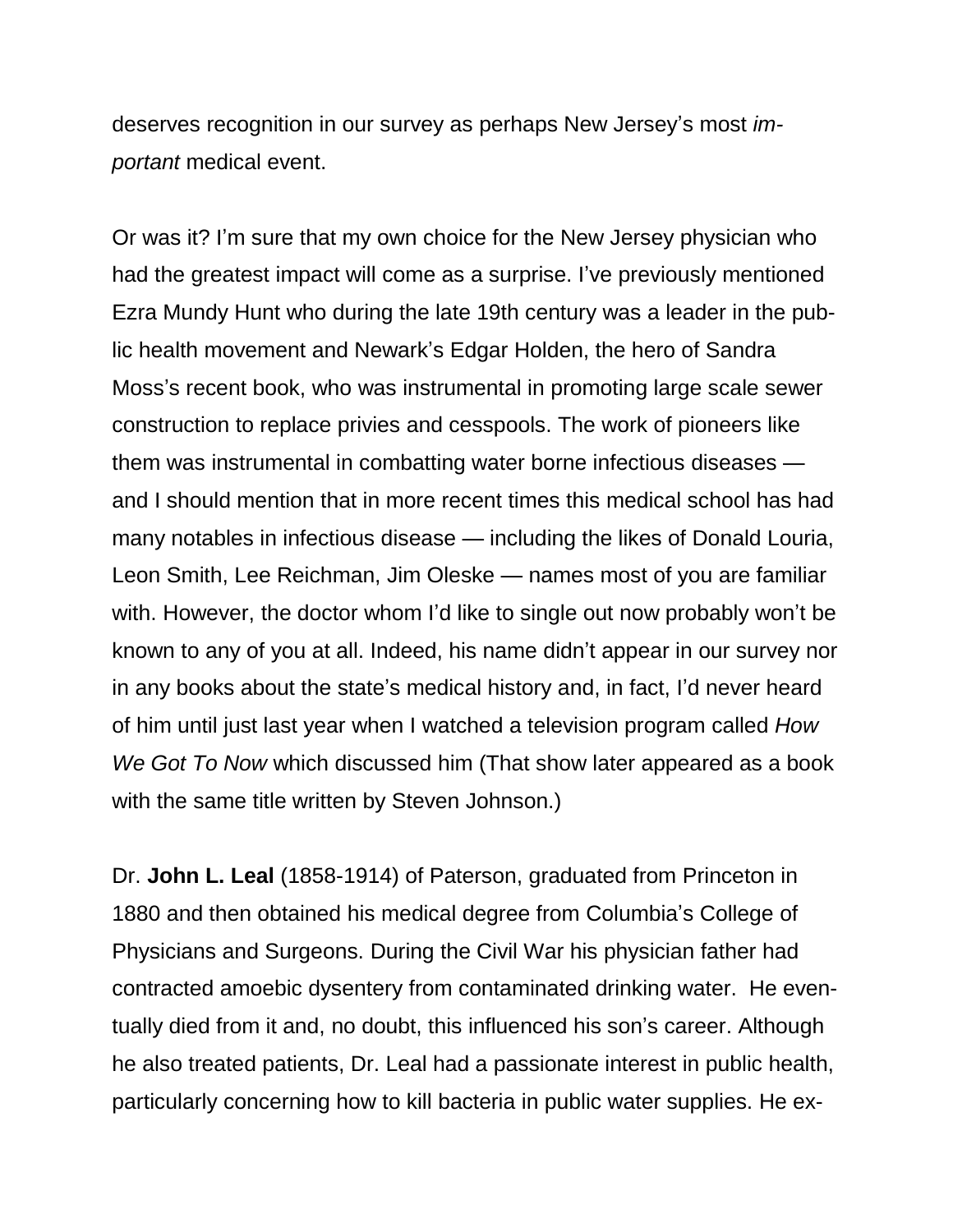perimented with various techniques and in 1898 concluded that the most effective chemical was chlorine, which then was called calcium hypochlorite or "chloride of lime." Previously, it had been used as a disinfectant during outbreaks of typhoid and cholera but the characteristic smell of bleach was offensive and there was the crucial matter of correct dosage. Leal became convinced that if used in minute amounts, chlorine was the best way of killing germs without endangering humans. Eventually, he landed a job with the Jersey City Water Supply Company which gave him oversight of seven billion gallons of drinking water in the Passaic River watershed that supplied some 200,000 people. This set the stage for one of the boldest interventions in the history of public health. There had been a prolonged legal battle over contracts for reservoirs and water-supply pipes and Dr. Leal decided to put his experiments to the test.

Working in almost complete secrecy and without first obtaining permission, he built a facility at the Boonton Reservoir which allowed the first mass chlorination of a city's water supply in history. Dr. Leal had to withstand scrutiny in two lengthy court hearings but his data was compelling and he testified that, in his opinion, Jersey City's water supply was the safest in the world. He prevailed and chlorination quickly became standard practice across the country and, eventually, all over. A recent study estimated that the impact of chlorination, along with sand filtration and other methods of purifying drinking and bathing water, led to a 43% reduction in total mortality in the average American city and reduced infant and child mortality by more than 70% — and much of this was attributable to a mild-mannered New Jersey doctor who had the courage of his convictions. So, of all the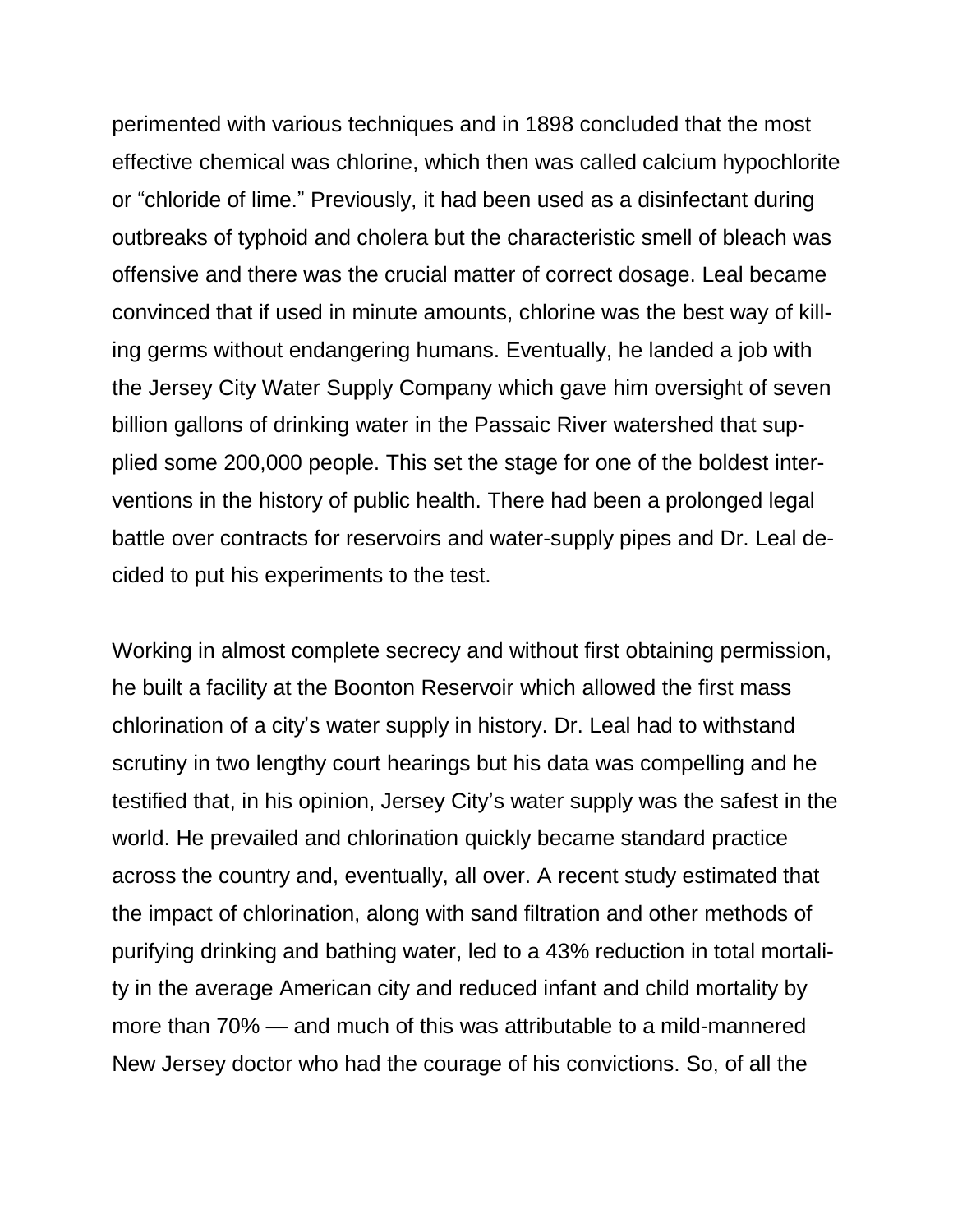people I've mentioned, he may have been the least famous but made the most long lasting contribution.

Conversely, you may be surprised that probably New Jersey's most *famous* physician didn't even make our list — remember that the question we posed in our survey concerned what were the most *important* medical events in New Jersey's history and *not* who was the most famous doctor. Of course **William Carlos Williams** of Rutherford was one of the greatest American poets, some would say *the* greatest, but his medical work itself was mundane and wouldn't qualify him for a "Medical Hall of Fame" according to our ground rules. Admittedly, the term Hall of Fame suggest just that but its *not* how we worded our survey question. "Doc" Williams, as his patients called him, was predominantly a pediatrician and served on the staffs of St. Mary's, Passaic General and Hackensack hospitals. While on house calls, he often would stop his car by the roadside to scribble a few lines of verse on a blank prescription pad. William Carlos Williams published more than 3,000 poems, essays and stories and during the same four decades span, he delivered some 3,000 babies. He considered himself to be a man of the people, a doctor in the trenches, and he had no use for medical politics or pomposity. Drawing inspiration from his humble working class patients, he once wrote that medicine and literature were "nearly the same thing…two parts of a whole."

No woman doctors made our list but, of course, there've been many outstanding individuals over the years. Perhaps the most well known was the anesthesiologist **Virginia Apgar** (1909-1974) who invented the so-called Apgar Scale which measures the health status of neonates. She grew up in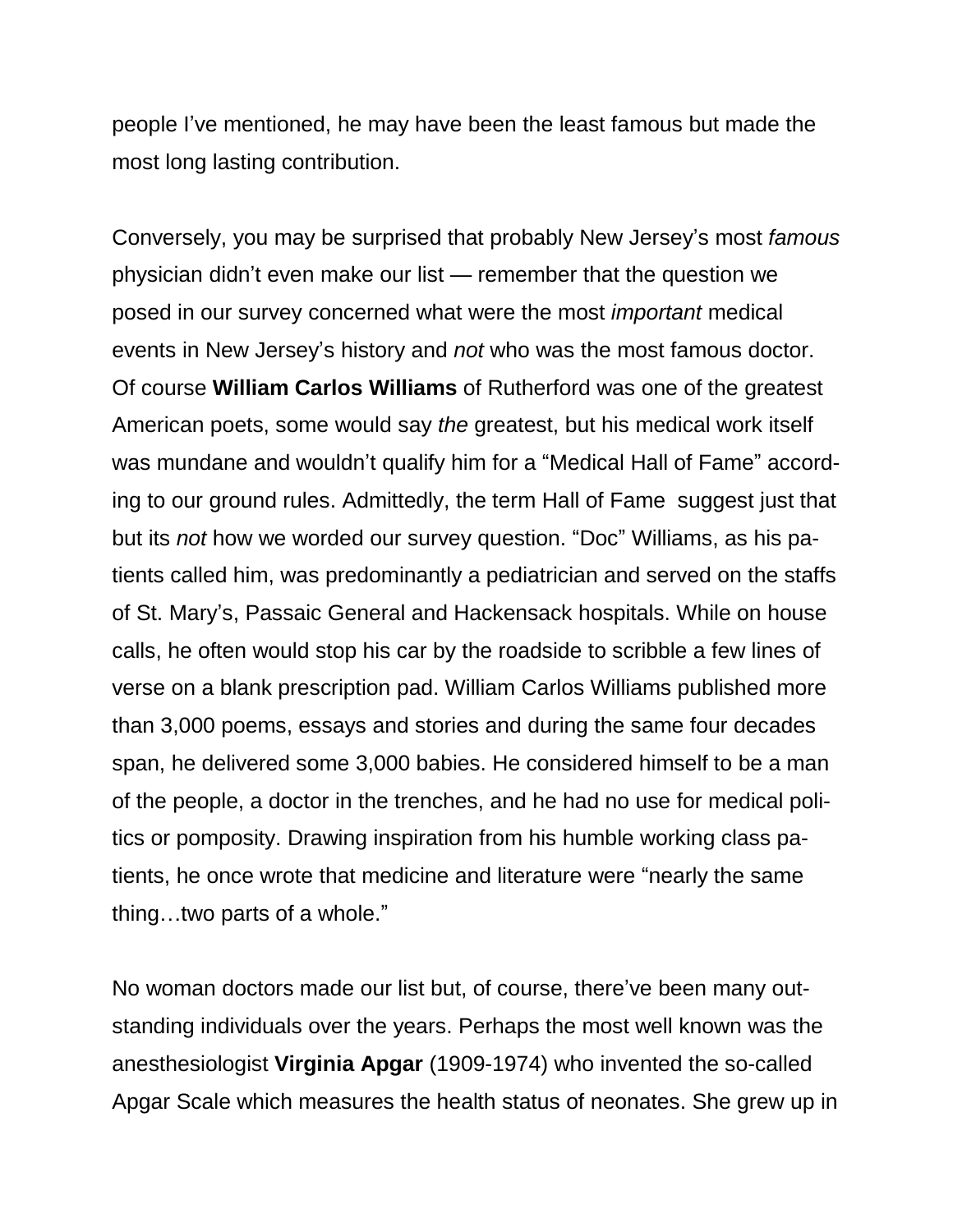Westfield and lived most of her life in Tenafly, but worked mainly across the river at Columbia Presbyterian. There also were many wonderful nurses from New Jersey including **Dorothea Dix** (1802-1881) the 19th century activist who lobbied throughout the country on behalf of the institutionalized mentally ill. Thanks to her, in 1848 New Jersey opened Trenton State Hospital which was the most modern facility for care of the insane of its time, and during the Civil War she served as the Superintendent of Union Army Nurses. And In 1901, during the Spanish-American War, while working with William Gorgas in Cuba, a 24 year old nurse **Clara Maas** (1876-1901) of East Orange volunteered to be bitten by mosquitos infected with yellow fever. After the first bite, she developed a mild case, but when re-challenged to see whether she'd developed immunity, she hadn't — and died as a result. Two other volunteers also died and this put an end to yellow fever experiments on humans.

Karen Reeds suggested that I mention **Elizabeth Bugie,** a graduate student who worked in Selman Waksman's lab at Rutgers. Her name had appeared on the landmark article in 1944 which announced the discovery of streptomycin, but it wasn't on the follow-up article which described the drug's efficacy against TB, nor did it appear on the patent application. Many years later, she explained that she was told that because someday she'd get married and have a family, it wasn't important for her name to be on the patent! The good news is that in 1952 after Albert Schatz successfully sued for his share of streptomycin's royalties, Waksman got 10%, Schatz 3% and two dozen others received token amounts - among them Elizabeth Bugie (Gregory) who received 0.2%. It amounted to only a few hundred dol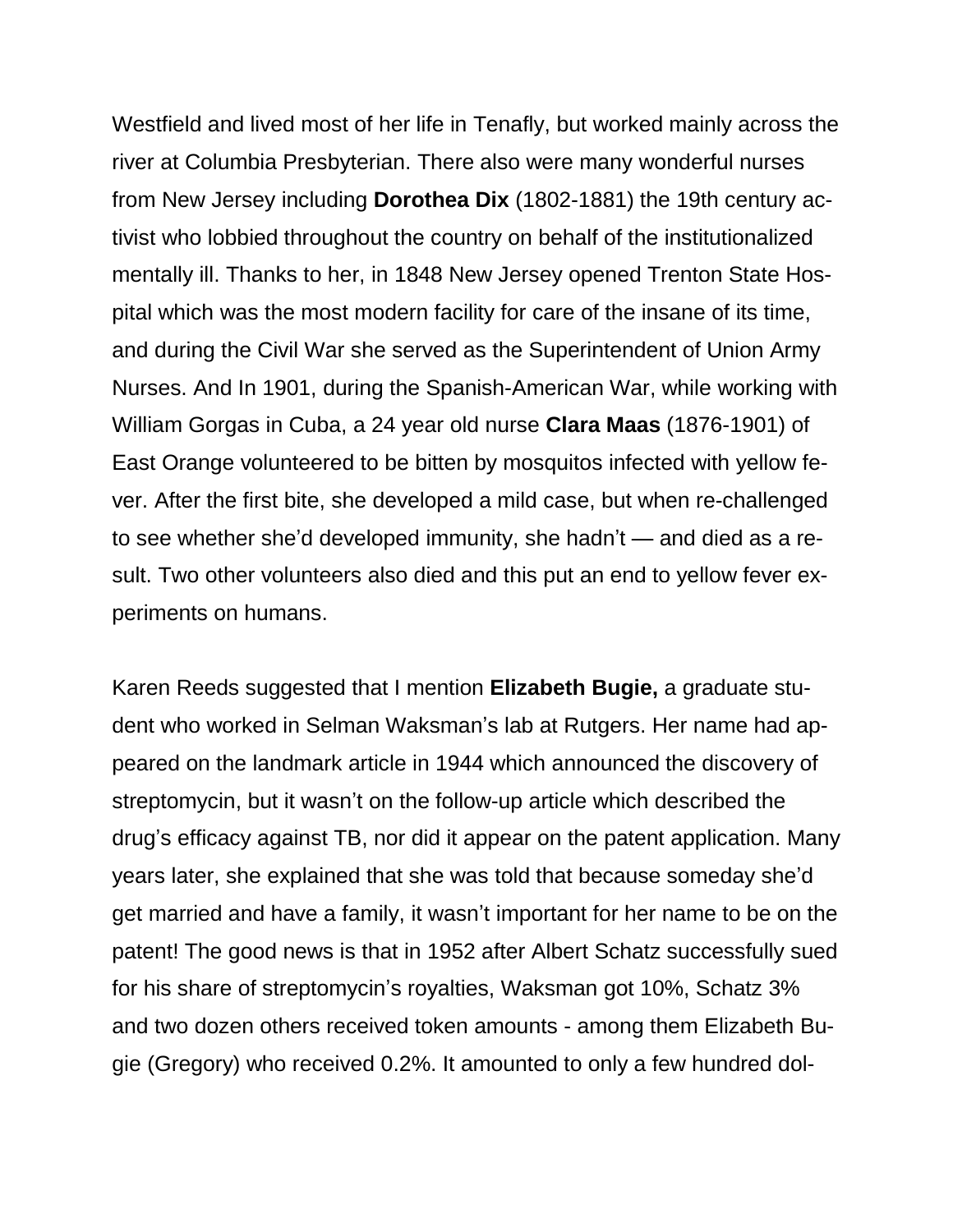lars a year for the duration of the patent but it was a moral victory. I'm told that she wound up becoming a librarian.

I hope that this whirlwind review will inspire some of you to delve deeper into our medical past by visiting Special Collections which is hidden away in a corner of the George F. Smith Library. And if you do, I'm sure that archivist Bob Vietrogoski will be happy to introduce you to all manner of fascinating material that's contained there. (And I'd like to acknowledge Bob's enormous help in preparing my Powerpoint display.) Medical historians like to celebrate our heroes and, I suppose, that in a way we all enjoy basking in their reflected glory. But New Jersey also has had its share of rogue doctors whose stories sometimes are more colorful than those of their conventional colleagues. Time permits me to only briefly mention a few candidates for my Medical Hall of **Shame** — like at Cooperstown, no doubt questions will arise about what qualifies or disqualifies someone for eligibility, but I'll let you judge that for yourselves.

For example, we've had a few notorious murderers such as **Mario Jascalevitch** who during the 1960s gained fame as "Dr. X." He was chief of surgery at a small osteopathic hospital in Oradell and allegedly disposed of rival surgeon's postoperative patients by injecting them with curare. Events caught up with him nearly a decade after the actual deaths, but after many months of deliberation, a Grand Jury failed to find sufficiently clear and convincing evidence to convict him and Dr. X fled back to his native Argentina. Nevertheless, his nickname persists in infamy.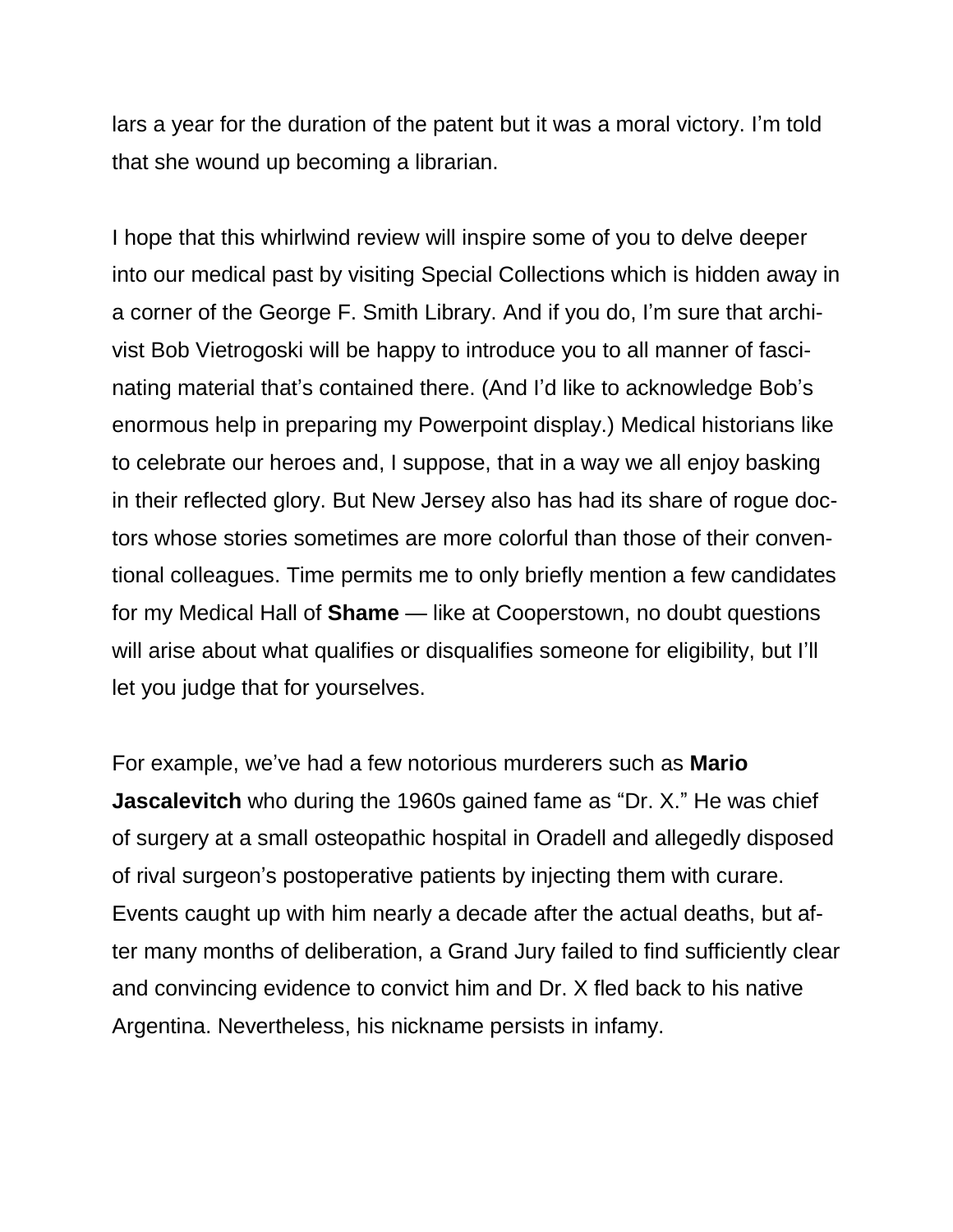Less fortunate was the so-called "Angel of Death," male nurse **Charles Cullen** who confessed to killing up to 40 patients between 1988 and 2004 at at least five facilities.. He didn't keep records and there've been estimates that he may have murdered as many as 400 people usually by injecting them with digoxin or insulin. Currently nurse Cullen is serving eleven consecutive life sentences totaling about 400 years.

New Jersey also has had its fair share of quacks and charlatans. My favorite was **Dinshah Ghadiali** of Hillsdale and later Malaga. Born in Bombay, he claimed to have a dozen doctoral degrees including in engineering, law, chiropractic and electrohydrotherapy. He said he had one in medicine, too, but never produced a diploma. He certainly was versatile also being an inventor, musician, linguist, mystic, yogi and pioneer aviator. When he arrived in Bergen County in 1911, he practiced his own unique form of medicine using what he called "spectochrome" therapy. It involved shining bright light passed through colored water in glass vials and aimed at the afflicted body part — naturally, he guaranteed marvelous results. Dinshah sold his projectors through the mails and for years battled the AMA and the US Postal Service. Although he spent two years in a Federal Penitentiary, that didn't stop him from running for Governor of New Jersey in 1925. Running from jail on a platform in which he asserted that he would promise nothing — he received more than 1000 votes!

In one of my books I described a man whom I dubbed "Dr. Evil." Dr. **Edwin Katzen-Ellenbogen** was a German born psychiatrist who moved to Boston where he became a naturalized American citizen, converted from Judaism to his wife's Catholicism and was an occasional lecturer at Harvard. He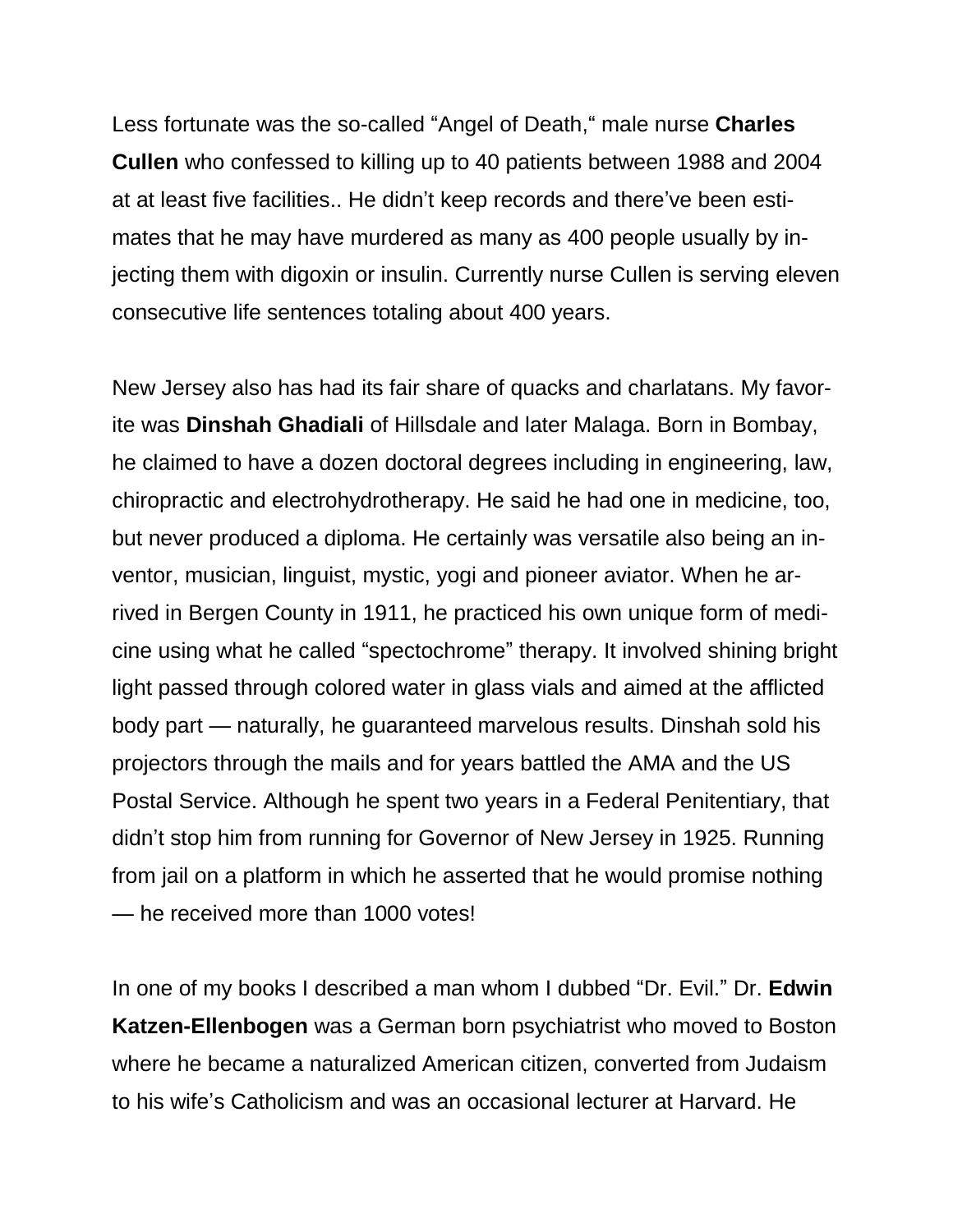moved to New Jersey in 1911 working for about two years at Skillman Village for Epileptics and then for another year at Trenton State Hospital. In 1914 he abandoned his family and returned to Europe where he developed a reputation as a bigamist, extortionist, forger and thief. During World War II, the Nazis arrested him because of his Jewish roots and he was sent to Buchenwald where he collaborated with his captors. At trials after the war, other prisoners accused him of being responsible either directly or indirectly for the deaths of more than a thousand inmates. Although he claimed innocence, a U.S. Army tribunal at Dachau convicted him to a life sentence and he died in military prison. That's an unusual narrative for a Jewish born psychiatrist - a Harvard professor no less. Indeed, this psychopathologist was a psychopath.

When Katzen-Ellenbogen left Skillman for Trenton, his new medical director there was Dr. **Henry Cotton**. He wasn't really a villain — more a misguided megalomaniac and self-promoter who promoted the once popular idea that psychosis was due to focal infection from an occult source with toxins travelling upstream to the brain. The challenge was to find the offending pocket of pus and then cut it out. Dr. Cotton claimed 85% success in curing psychosis and various other disorders. The NY Times praised him for what they described as "the most searching, aggressive and profound scientific investigation that has as yet been made in the whole field of mental and nervous disorders." The president of New Jersey's medical society declared that future generations "will rise up and call him blessed. Dr. Cotton's quest for occult focal infection began in the mouth where all of every patient's teeth were extracted. And if that didn't work, next to go were the tonsils which started a national craze for prophylactic tonsillectomies. If